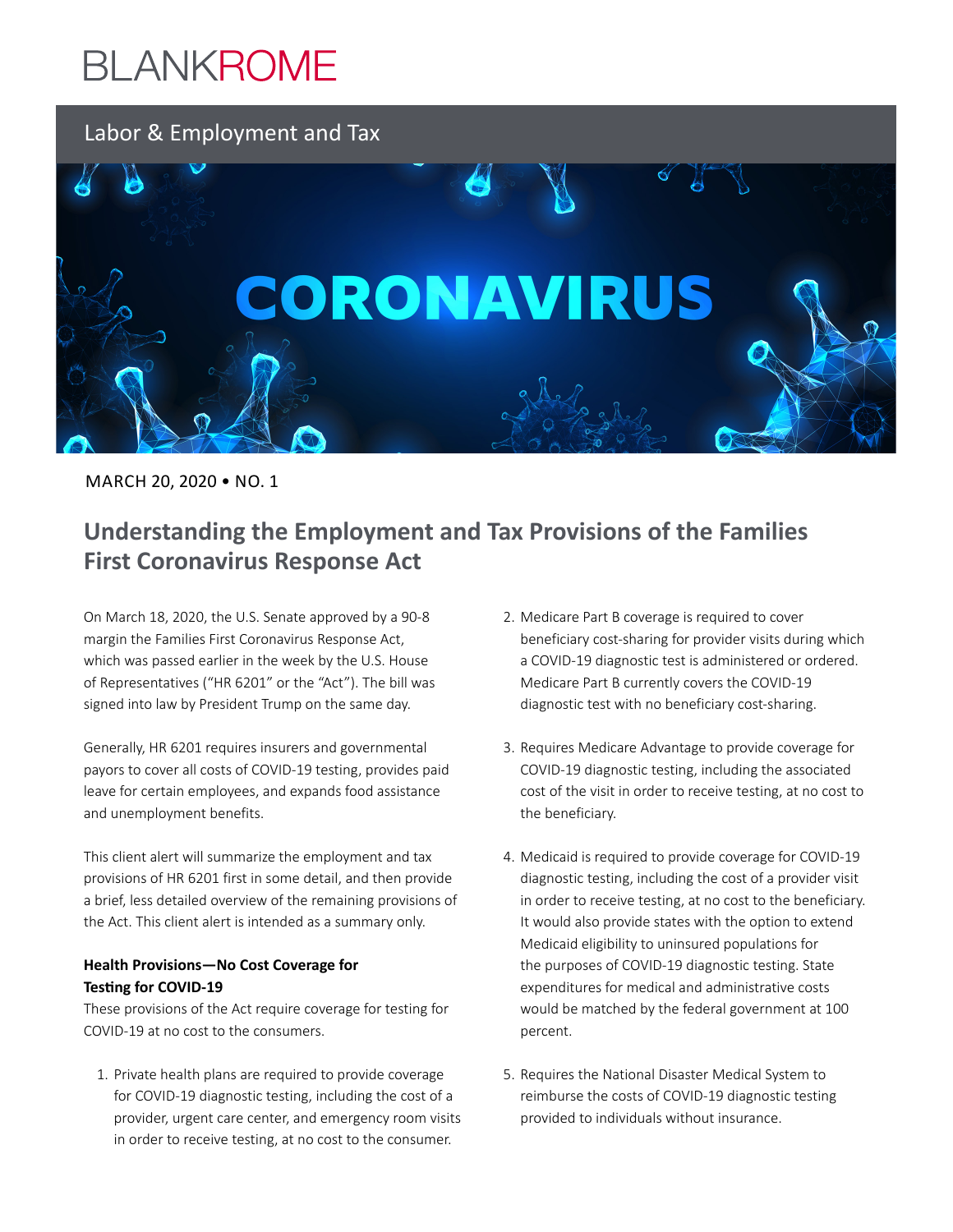#### Labor & Employment and Tax • Page 2

- 6. Requires certain personal respiratory protective devices to be treated as covered countermeasures under the PREP Act Declaration for the purposes of emergency use during the COVID-19 outbreak and ending October 1, 2024.
- 7. Ensures that individuals enrolled in TRICARE, covered veterans, and federal workers have coverage for COVID-19 diagnostic testing without cost-sharing.
- 8. Ensures that American Indians and Alaskan Natives do not experience cost sharing for COVID-19 testing, including those referred for care away from an Indian Health Service or tribal health care facility.

#### **Emergency Family and Medical Leave Expansion Act**

HR 6201 includes the "Emergency Family and Medical Leave Expansion Act." The Emergency Family and Medical Leave ("FMLA") Expansion Act takes effect 15 days after the date of its enactment and will sunset December 31, 2020.

In general, this portion of the Act, with certain exceptions, requires any employer with fewer than 500 employees to provide paid COVID-19 leave during 10 of the 12 weeks of FMLA leave to employees who are unable to work in order to care for a minor child of that employee whose elementary or secondary school has closed or whose child care provider is closed or unavailable due to COVID-19.

FMLA changes for COVID-19-related leave include the following:

1. FMLA has been expanded to include COVID-19-related leave. Employers not previously subject to FMLA (*i.e.,* employers with fewer than 50 employees within a 75-mile radius) are now responsible for complying with these new requirements. The Act applies its coverage to any employer with fewer than 500 employees. The Act does include an express exception for

employees who are healthcare providers or emergency responders. To be clear, the revised coverage threshold under the Act only applies to leave related to COVID-19. The expanded coverage does not apply to other types of FMLA leave unrelated to COVID-19.

- 2. To be covered, an employee need only have been employed by his or her employer for 30 calendar days. (Employees are ordinarily not eligible for FMLA leave until they worked for at least one year for their current employer, including 1,250 hours within the prior 12-month period).
- 3. Both full-time and part-time employees are covered. Paid leave benefits are tied to the number of hours that the employee would otherwise normally be expected to work, or based on a six-month average if the employee has varying or irregular hours.
- 4. Covered employees must be given 12 weeks of FMLA leave, with 10 of those weeks paid at a rate "not less than two-thirds of an employee's regular rate of pay." Under the Act, employees are eligible for FMLA leave based on a "qualifying need related to a public health emergency," which occurs where "the employee is unable to work (or telework) due to a need for leave to care for a son or daughter under 18 years of age of such employee if the school or place of care has been closed, or the child care provider of such son or daughter is unavailable, due to a public health emergency."
- 5. Payment for this leave is capped at \$200 per employee per day, or \$10,000 in the aggregate per employee.
- 6. The first 10 days of COVID-19-related leave may be unpaid; however, the employee may elect to use paid sick leave during this time.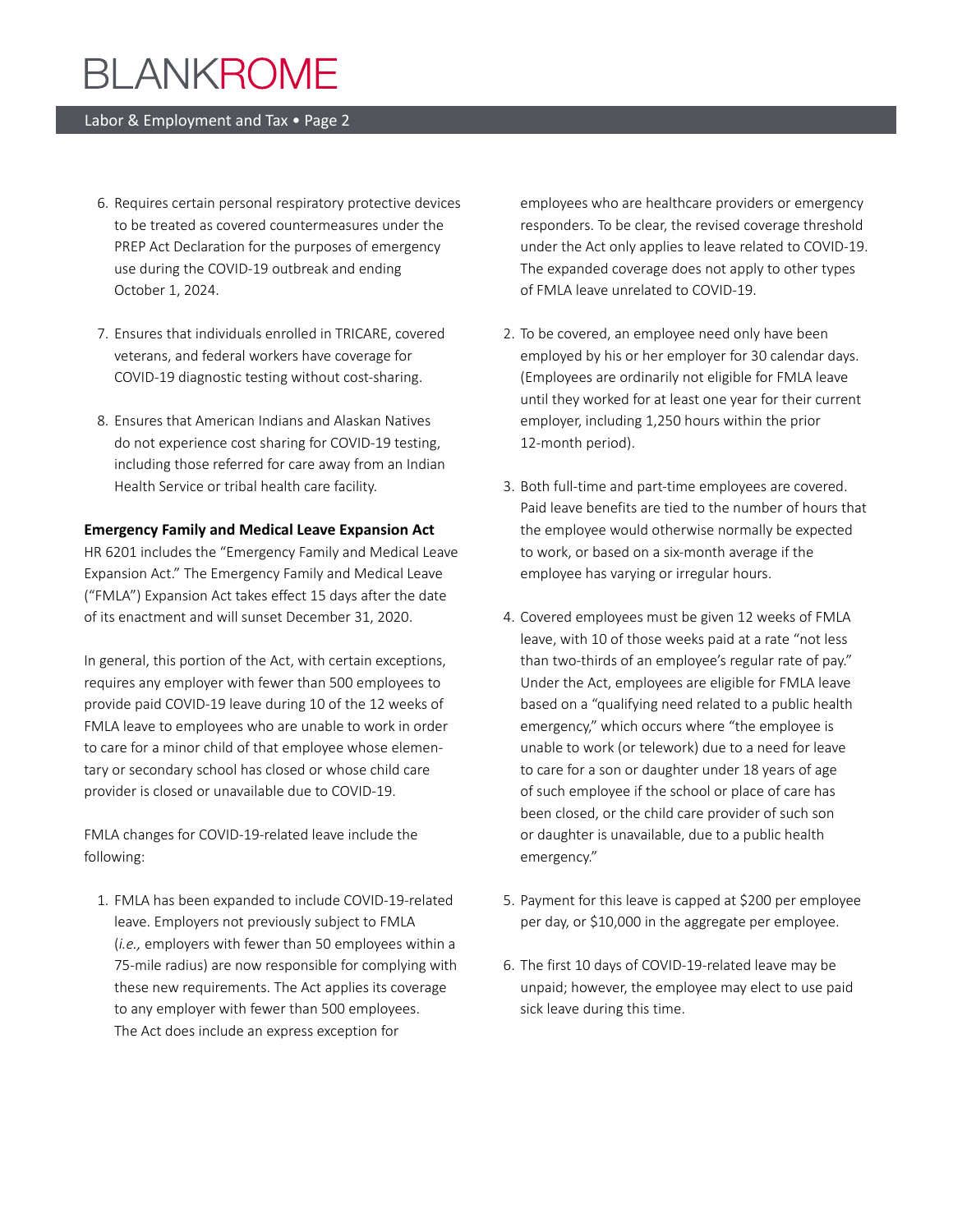#### Labor & Employment and Tax • Page 3

7. While in general FMLA provides that an employee who takes covered leave be restored to his or her position, the Act includes a narrow exception to this rule for employees of enterprises with fewer than 25 employees, if the employee's position no longer exists due to economic conditions or changes in the employer's operations caused by the public health emergency. Even those businesses with fewer than 25 employees are required to exercise "reasonable efforts" to restore the employee to a position equivalent to that which the employee held when leave commenced, with equivalent pay, benefits, and related terms and conditions of employment.

Importantly, the Department of Labor has been given the authority to exempt small businesses with fewer than 50 employees from these COVID-19 leave requirements if those requirements would jeopardize the viability of the business as a going concern.

In addition, there are exceptions for certain healthcare providers and emergency responders, and the Act authorizes the Secretary of Labor to issue additional regulations clarifying the scope of these exceptions.

#### **Emergency Paid Sick Leave Act**

HR 6201 includes the "Emergency Paid Sick Leave Act." The Emergency Paid Sick Leave Act takes effect 15 days after the date of its enactment and will sunset December 31, 2020.

In general, this portion of the Act requires any private-sector employers with fewer than 500 employees to provide paid sick leave related to COVID-19 and requires public-sector employers to provide similar sick leave. The amount of sick leave is up to 80 hours of paid sick leave, at 100 percent of an employee's rate of pay up to a daily maximum of \$511.

These sick leave provisions include the following:

1. The provisions identify the following six scenarios in which an employee is eligible to be paid for sick time "to the extent that the employee is unable to work (or telework)."

- a. Employees are eligible for sick leave payments, up to a daily maximum of \$511 and an aggregate of \$5,110, where:
	- i. The employee is subject to a federal, state, or local quarantine or isolation order related to COVID-19;
	- ii. The employee has been advised by a healthcare provider to self-quarantine due to COVID-19 concerns; or
	- iii. The employee is experiencing symptoms of COVID-19 and seeks a medical diagnosis.
- b. Employees receive two-thirds of the required sick leave amount, subject to a daily maximum of \$200 and an aggregate cap of \$2,000, where:
	- i. The employee is caring for an individual who (1) is subject to a quarantine or isolation order, or (2) has been advised by a healthcare provider to self-quarantine due to COVID-19 concerns;
	- ii. The employee is caring for a child of that employee whose school or care provider has been closed, or if the child care provider is unavailable due to COVID-19 precautions;
	- iii. The employee is "experiencing any other substantially similar condition specified by the Secretary of Health and Human Services in consultation with the Secretary of the Treasury and the Secretary of Labor."
- 2. Subject to the daily maximums and aggregate caps, the amount payable under this provision for sick leave cannot be less than the greater of the employee's regular rate of pay, the federal minimum wage, or the state or local minimum wage applicable to the employee.
- 3. Sick leave under this provision is capped at 80 hours for full-time employees, or for part-time employees, a number of hours equivalent to the average amount of hours worked by such employees over a two-week period.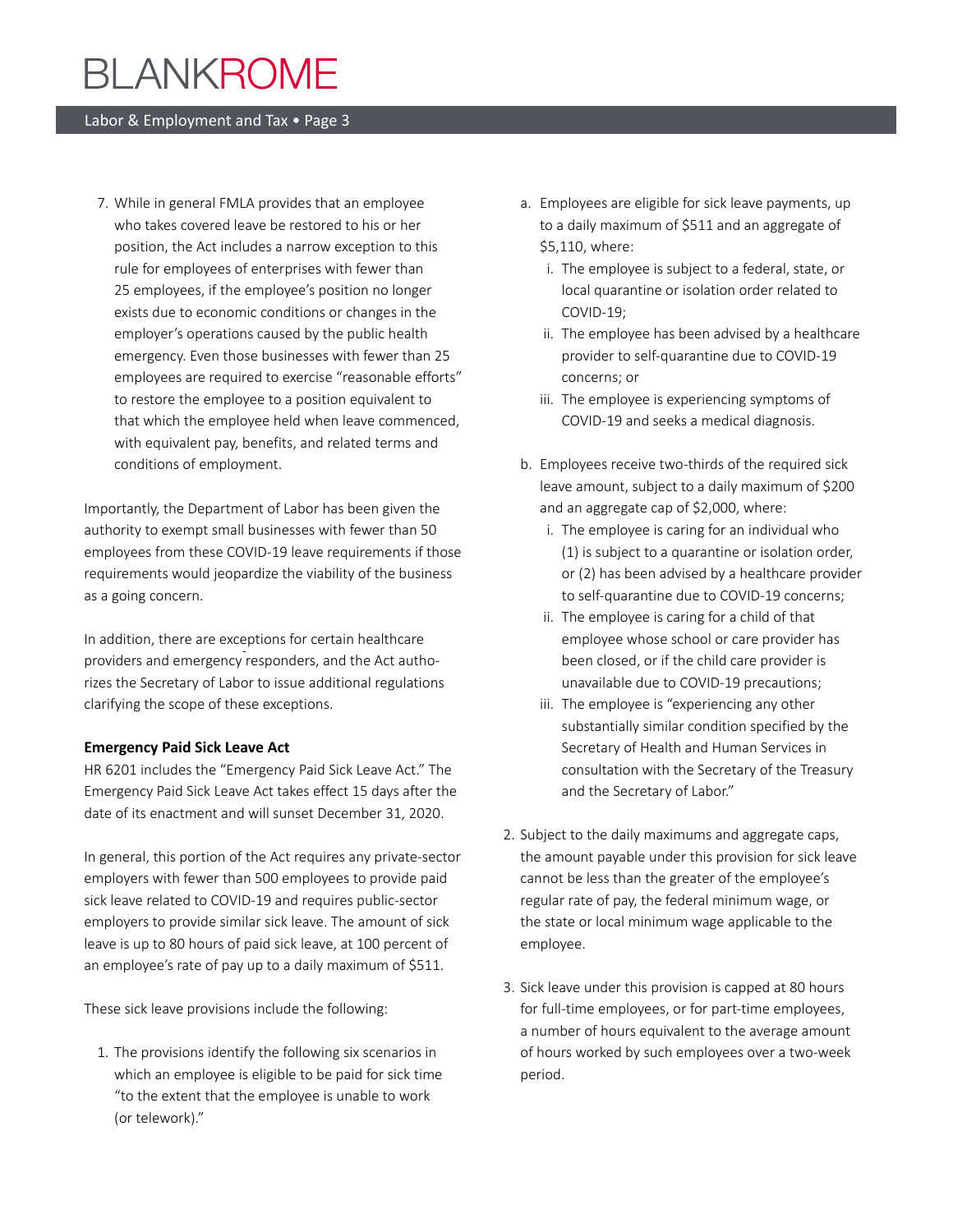#### Labor & Employment and Tax • Page 4

- 4. Unused sick leave does not carry over to subsequent years.
- 5. While the FMLA provisions require that an "eligible employee" be employed by the employer for at least 30 calendar days before being eligible to take leave, there is no parallel requirement for the emergency sick leave provisions. Employees are eligible for COVID-19-related sick leave without regard to their tenure with their employer.
- 6. Employers are prohibited from requiring employees to use accrued paid leave provided by the employer before using the sick leave afforded by HR 6201.
- 7. Violations of the sick leave provisions are enforceable under Sections 16 and 17 of the Fair Labor Standards Act (29 U.S.C. §§ 216, 217), which authorize liquidated damages and attorneys' fees.

As with the FMLA provisions of HR 6201, exceptions are made for employees who are healthcare providers and emergency responders. However, this exception in the sick leave provisions is phrased in terms of allowing the employer of such employees to "elect to exclude such employee[s]" from these provisions.

In addition, the Secretary of Labor may exempt small businesses with fewer than 50 employees from invoking the provisions with respect to caring for children whose school or day care provider has been closed or otherwise rendered unavailable due to COVID-19 precautions, if such requirements would jeopardize the viability of the business as a going concern. This exemption does not apply with respect to the other bases for invoking paid sick leave.

#### **Tax Credits for COVID-19 Paid Sick Leave and COVID-19 Paid Family and Medical Leave**

The Act contains provisions for reimbursement of an employer's paid COVID-19 Sick Leave and paid COVID-19 FMLA leave. Since, for private employers, COVID-19 Sick Leave and COVID-19 FMLA are limited to employers with fewer than 500 employees, the credits are only available to private employers who have fewer than 500 employees. The employers are allowed to credit the COVID-19 Sick Leave payments and COVID-19 FMLA payments against the employer's employment taxes.

These tax credit provisions apply only to wages paid with respect to the period beginning on the date designated by the Secretary of the Treasury within 15 days after the date of enactment of HR 6201 and ending on December 31, 2020.

#### **COVID-19 Paid Sick Leave—Employers**

The credit is allowed against an employer's Code Section 3111(a) tax or Section 3221(a) tax. The credit is equal to 100 percent of the qualified sick leave wages paid by the employer with respect to the quarter.

Qualified sick leave wages are wages required to be paid under the Emergency Paid Sick Leave portion of the Act and are subject to the same limits as the maximum amounts required to be paid to an employee per day and in the aggregate as set forth in the Emergency Paid Sick Leave Act (*e.g.,* \$511/day (\$5,110 aggregate) or \$200/day (\$2,000 in the aggregate), as applicable) (collectively, the "Maximum Paid Sick Leave Amounts").

An employer may take into account up to 10 emergency paid sick leave days of an employee in the calendar year. There are special provisions for refund if the credit exceeds the employer's employment tax liability.

#### **COVID-19 Paid Sick Leave—Self–Employed Individuals**

A similar credit is also provided to eligible self-employed individuals to offset against their income tax liability. This credit applies to up to 10 days of qualified sick pay equivalent amount. The credit amount available to a self-employed individual is reduced by an amount which, when combined with the aggregate amount such individual receives as COVID-19 Sick Leave payments from an employer, causes the combined amount to reach the Maximum Paid Sick Leave Amounts.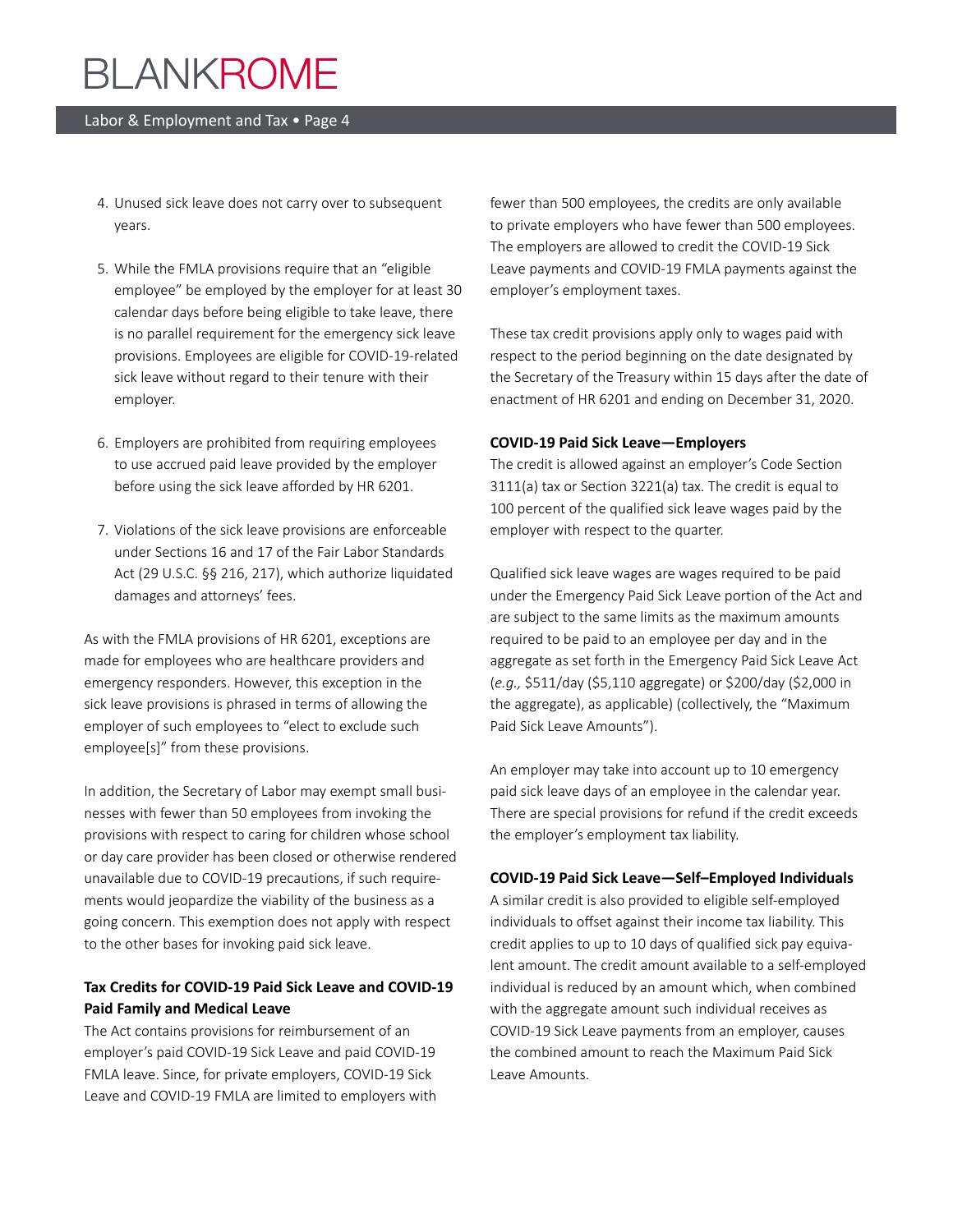#### Labor & Employment and Tax • Page 5

#### **COVID-19 Paid Family and Medical Leave—Employers**

An employer is allowed a credit against the employer's employment taxes in an amount equal to 100 percent of the qualified family leave wages paid by the employer with respect to such quarter.

The amount of qualified family leave wages taken into account with respect to any individual employee is limited to (1) \$200/day for which the individual is paid qualified family leave wages, and (2) an aggregate amount of \$10,000 with respect to all calendar quarters.

Qualified family leave wages are wages which are required to be paid by reason of the Emergency Family and Medical Leave provisions of the Act.

#### **COVID-19 Paid Family and Medical Leave— Self–Employed Individuals**

With respect to an eligible self-employed individual, a credit is allowed against federal income tax in an amount equal to 100 percent of the qualified family leave equivalent amount for that individual. This is an amount equal to the product of

- 1. the number of days (not to exceed 50) during the taxable year that the individual is unable to provide services in his/her trade or business for a reason with respect to which such individual would be entitled to receive COVID-19 Family and Medical Leave payments, multiplied by
- 2. the lesser of (i) 67 percent of the average daily selfemployment income of the individual for the taxable year, or (ii) \$200.

The credit is reduced by an amount which, when combined with the aggregate amount such individual receives as COVID-19 FMLA payments from an employer, causes the combined amount to exceed \$10,000.

**Brief Summary of Other Provisions of HR 6201 Food and Nutrition Service—**Includes funding to ensure the domestic nutrition assistance programs have adequate resources to help those impacted by the COVID-19 public health emergency. Funding is provided for:

- **The Special Supplemental Nutrition Program for Women Infants and Children ("WIC")—**\$500 million to provide access to nutritious foods to low-income pregnant women or mothers with young children who lose their jobs or are laid off due to the COVID-19 emergency.
- **The Emergency Food Assistance Program ("TEFAP")—** \$400 million to assist local food banks to meet increased demand for low-income Americans during the emergency. Of the total, \$300 million is for the purchase of nutritious foods and \$100 million is to support the storage and distribution of the foods.
- **Emergency SNAP Assistance—**The legislation includes a general provision that allows the U.S. Department of Agriculture ("USDA") to approve state plans to provide emergency Supplemental Nutrition Assistance Program ("SNAP") assistance to households with children who would otherwise receive free or reduced-price meals if not for their schools being closed due to the COVID-19 emergency. In order to be eligible, the child's school must be closed for no less than five consecutive days.
- **Nutrition Assistance for U.S. Territories—**\$100 million for USDA to provide nutrition assistance grants to Puerto Rico, American Samoa, and the Commonwealth of the Northern Mariana Islands in response to the COVID-19 public health emergency.
- **Senior Nutrition Program—**Includes \$250 million for the Senior Nutrition program in the Administration for Community Living ("ACL") to provide approximately 25 million additional home-delivered and pre-packaged meals to low-income seniors who depend on the Senior Nutrition programs in their communities.